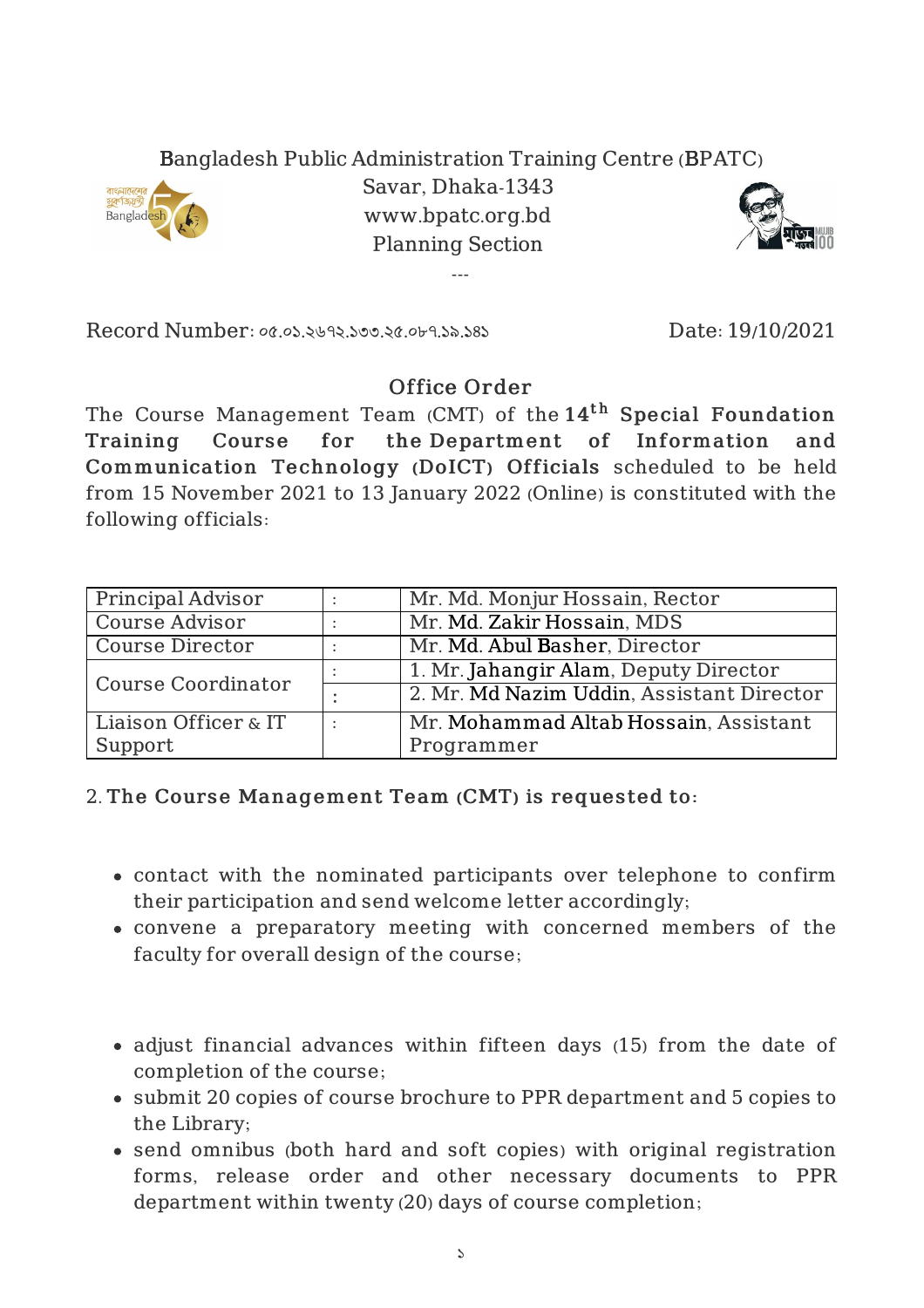- prepare three volumes of omnibus according to the guideline of PPR department. Two sets of each volume should be prepared; one set is to be sent to the PPR department and the other to the library for preservation. Omnibus (three volumes) will consist of all handouts and be arranged module-wise and must bear page number and there will be an index in it. Course name, duration and course management team are to be mentioned in a separate top-page;
- moreover, a profile of guest speakers is to be added in a separate page;
- 
- send pen picture of the participants of the course to the Evaluation Department with in seven (7) working days of completion of the course;
- send a list of the participants to PPR department at the first day of the course;
- send a copy of the release order to the DoICT and PPR department on the closing day of the course;
- send soft copy of relevant papers to the programmer and MIS to publish on the BPATC's website;
- send a Completion Report (CR) of the course within 7 working days after the course ends;

3. All courses of the Centre should run as per standard norms. Course Management Team (CMT) is expected not to deviate from the existing norms without prior approval of the Rector. If necessary, any deviation proposal may be discussed in the faculty meeting;

4. The order is issued with the approval of the competent authority.

19-10-2021 Dr. Md. Mohoshin Ali Director Phone: 02224446607 Fax: 02224445029 Email: ppr.bpatc@gmail.com

Record Number: ০৫.০১.২৬৭২.১৩৩.২৫.০৮৭.১৯.১৪১/1(92) Copy for Kind Information and Necessary Action, Date: 19/10/2021